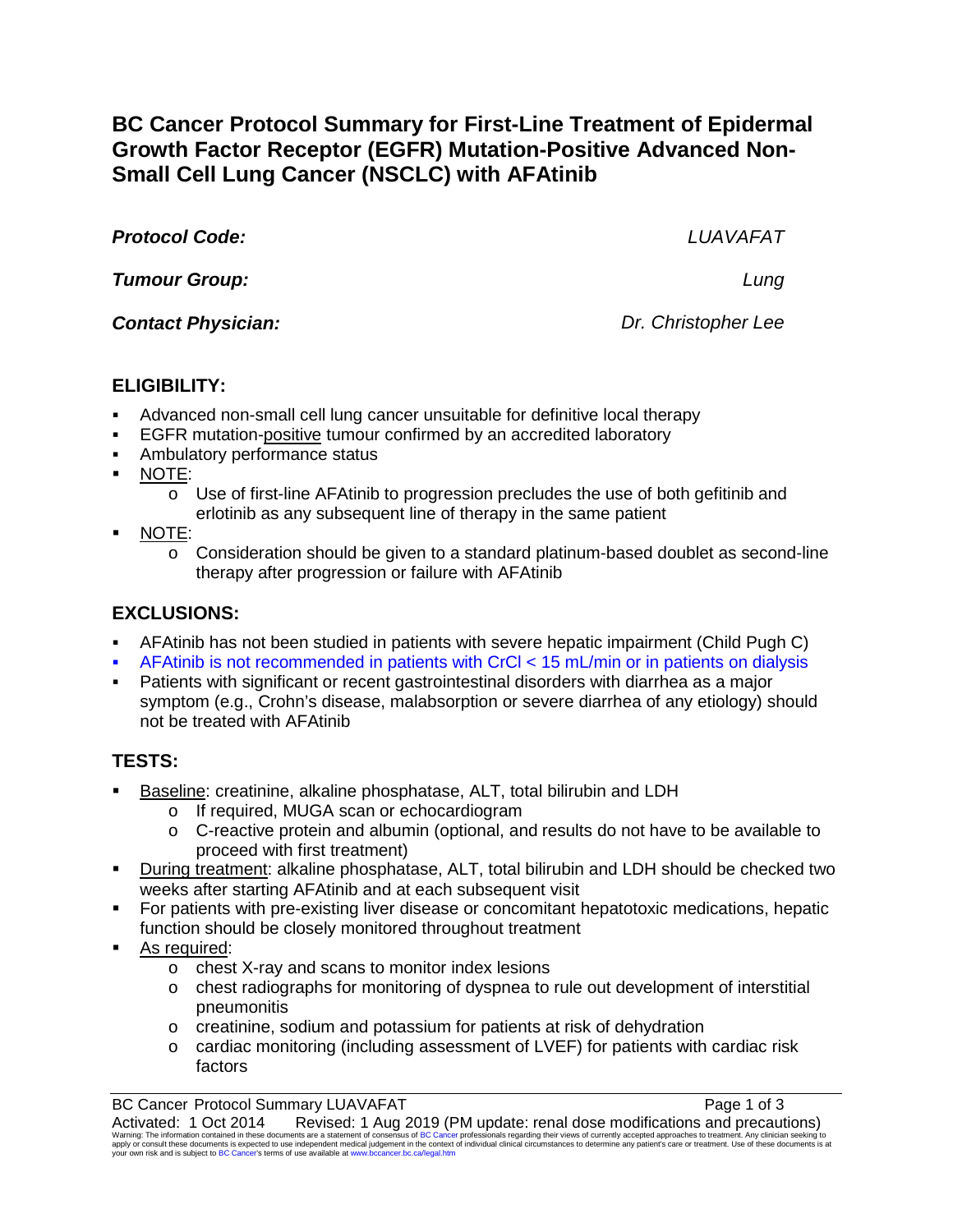### **PREMEDICATIONS:**

At physician's discretion, prophylaxis for rash: minocycline 100 mg PO BID.

## **TREATMENT:**

| Drug            | Dose  | <b>BC Cancer Administration Guideline</b> |
|-----------------|-------|-------------------------------------------|
| <b>AFAtinib</b> | 40 mg | PO daily until progression*               |

\* To be taken on an empty stomach, at least 1 hour before or 3 hours after a meal

### **Dose reduction:**

- Dose level -1: 30 mg daily
- Dose level -2: 20 mg daily
- Careful re-evaluation after initiation of therapy is essential as AFAtinib should be continued *only if* tumour regression continues or the disease is stable and cancer-related symptoms have improved. Continued AFAtinib for "psychological" palliation in the face of progressive disease is inappropriate.

## **DOSE MODIFICATIONS:**

- 1. **Rash/skin toxicity:** If prolonged or severe, may require treatment interruption and/or dose reduction.
- 2. **Diarrhea:** treatment interruption is recommended for grade 3 diarrhea or grade 2 diarrhea lasting ≥ 48 hours despite adequate antidiarrheal treatment. Upon recovery, resume treatment at a reduced dose level. Refer to the BC Cancer Drug Manual for detailed management recommendations.
- 3. **Renal impairment:** renal impairment increases exposure to AFAtinib. Patients with moderate renal impairment (CrCl between 30-50 mL/min) may be at an increased risk of adverse events and should be closely monitored. Patients with severe renal impairment (CrCl 15 – 29 mL/min), should receive a reduced starting dose of 30mg PO daily. Discontinue treatment if CrCl is < 15 mL/min.
- 4. **Elevated liver enzymes:** no guidelines for dose modification for mild to moderate hepatic impairment; AFAtinib is not recommended in patients with severe hepatic impairment. Dose interruption may be necessary in patients who develop worsening of liver function. In patients who develop severe hepatic impairment, treatment should be discontinued.

## **PRECAUTIONS:**

- 1. **Skin toxicity:** rash, erythema and acneiform rash are very common. In general, rash manifests as a mild or moderate erythematous and acneiform rash, which may occur or worsen in areas exposed to sun. Interrupt or discontinue treatment if severe bullous, blistering or exfoliating conditions develop as rare cases suggestive of Stevens-Johnson syndrome and toxic epidermal necrolysis have been reported.
- 2. **Diarrhea:** diarrhea is very common and can result in acute renal insufficiency, dehydration and severe electrolyte imbalance. Onset of diarrhea is within the first 2 weeks of treatment, with grade 3 diarrhea occurring most frequently within the first 6 weeks. Close monitoring and proactive treatment is essential. Antidiarrheal agents should be readily available to